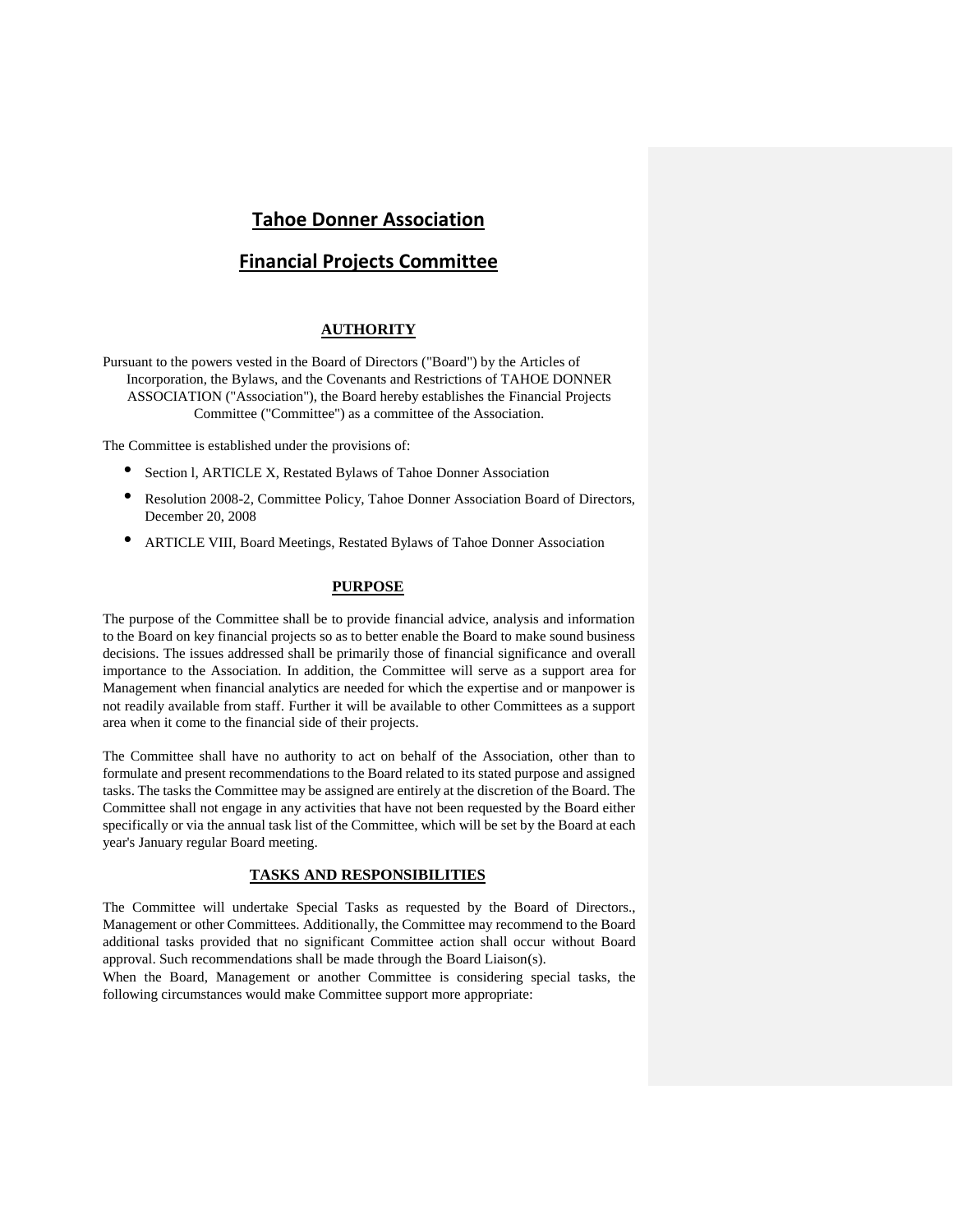1) When a decision will be "financially driven" rather than be driven by the general preferences of the Tahoe Donner community.

2) When the analysis of the issue is especially complex.

- When the Committee has members with special expertise on which the Board can draw.
- When there is sufficient time to put an issue through the committee process, rather than an issue that has arisen so urgently that the Board must act alone.
- When staff does not have available resources or lacks specific expertise that might be found in the overall Tahoe Donner Membership.

The tasks of the Committee shall not include the following:

- Direct or indirect involvement in the daily operations of Tahoe Donner Association.
- Interactions with management or staff except when arranged through the General Manager or the Director of Finance and Accounting. (DFA)
- Interference in the traditional relationship between the Board and the General Manager.

#### **COMMITTEE ADMINISTRATION**

### **Organization**

There shall be at least one Board Liaison to the Committee. and up to two. Board Liaisons. Liaisons shall be Board Members chosen by the Board to attend Committee and subcommittee meetings and whose primary function shall be to facilitate communications between the Board and the Committee/subcommittee. Additionally, the Director of Finance and Accounting (DFA) shall serve as ex officio, member.

In support of the Committee's purpose for the Board, the General Manager, the DFA and/or other staff members (as appropriate) may attend all or part of most Committee and subcommittee meetings. Other staff participation shall be at the discretion of the Committee and the Committee shall always be respectful of the limited time and other responsibilities of staff.

Financial Projects Charter Tahoe Donner Association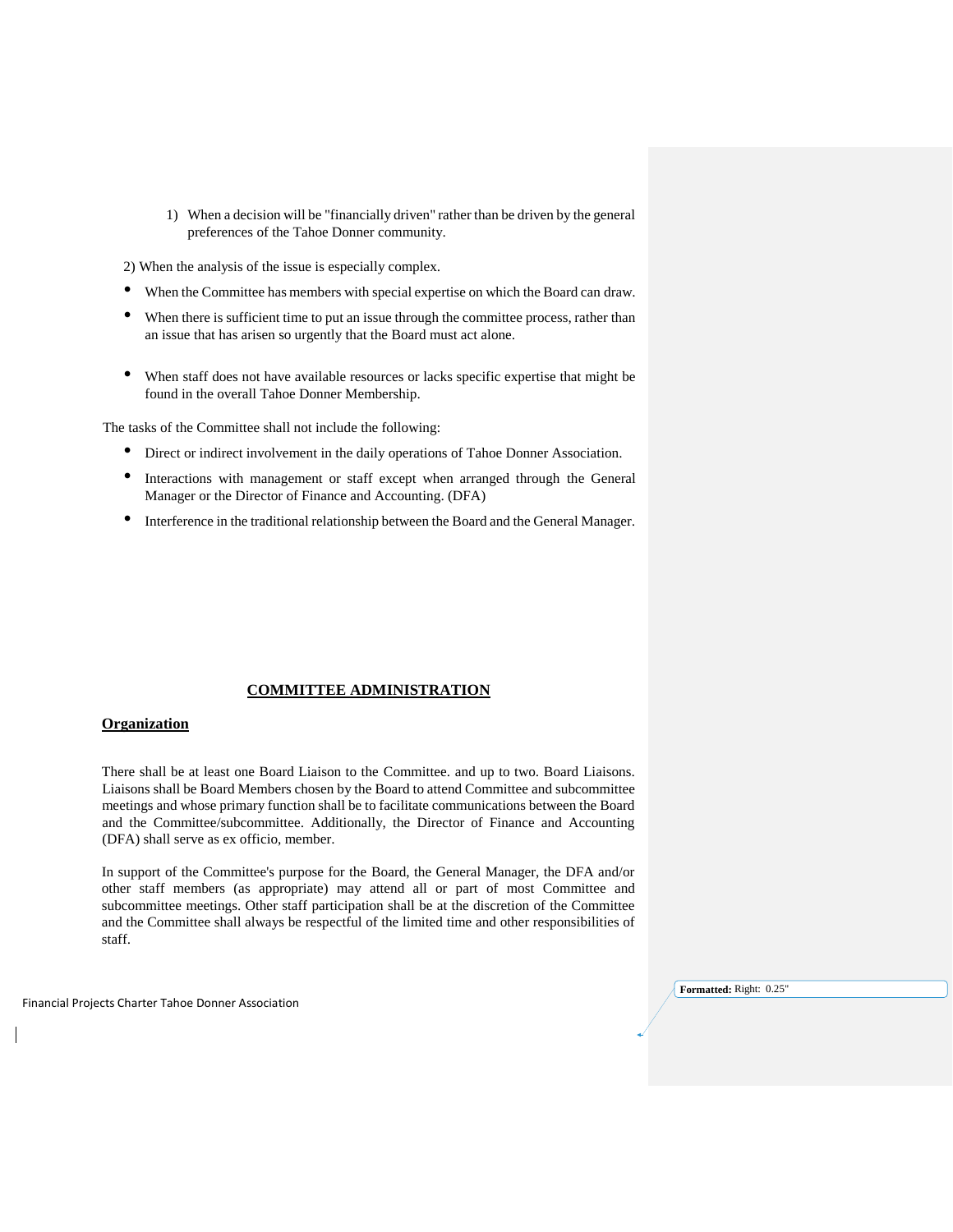## **Membership**

Any member of the Association who is in good standing, who has a positive interest in contributing to the welfare of the Association, who is prepared to invest the necessary time, and who does not present a conflict of interest, is eligible to apply for appointment as a member of the Committee. Members who possess experience in such areas as business modeling, finance, accounting, investment, insurance, and business planning will be given preference in appointment to the Committee. Directors and their immediate family members are ineligible for appointment. Co-owners of a property and immediate family members shall be ineligible to serve simultaneously on the Committee. The Board shall make all core appointments to the Committee. Alternatively, the Committee may solicit temporary short-term participants who a) have an interest in a project, b) possess the necessary skills and c) subject matter expertise for the duration of a specific project.

Other than when the Board finds an exception, members shall be appointed for a finite term of two years (subject to reappointment). Said terms shall be staggered where practicable in order to promote continuity within the Committee.

All prospective new committee members wishing to be appointed, and current Committee members desiring reappointment, shall submit to the Executive Secretary a written request stating their interest in serving on the Committee; all such requests shall be forwarded to the Board. Initial applications shall include a brief resume of the applicant's talents or experience which is relevant to the contribution that the applicant can bring to the Committee; a brief resume is not required for reappointment applications.

#### **Election of Committee Chair**

The Committee shall elect, from among its membership, the Committee Chair ("Chair"), who will serve for a period of one year. If no other Committee member is then willing to assume the duties of the Chair, the incumbent Chair may be reappointed by the Board. In addition, each project shall be governed by a project chair who will be appointed by the specific task force.

Financial Projects Charter Tahoe Donner Association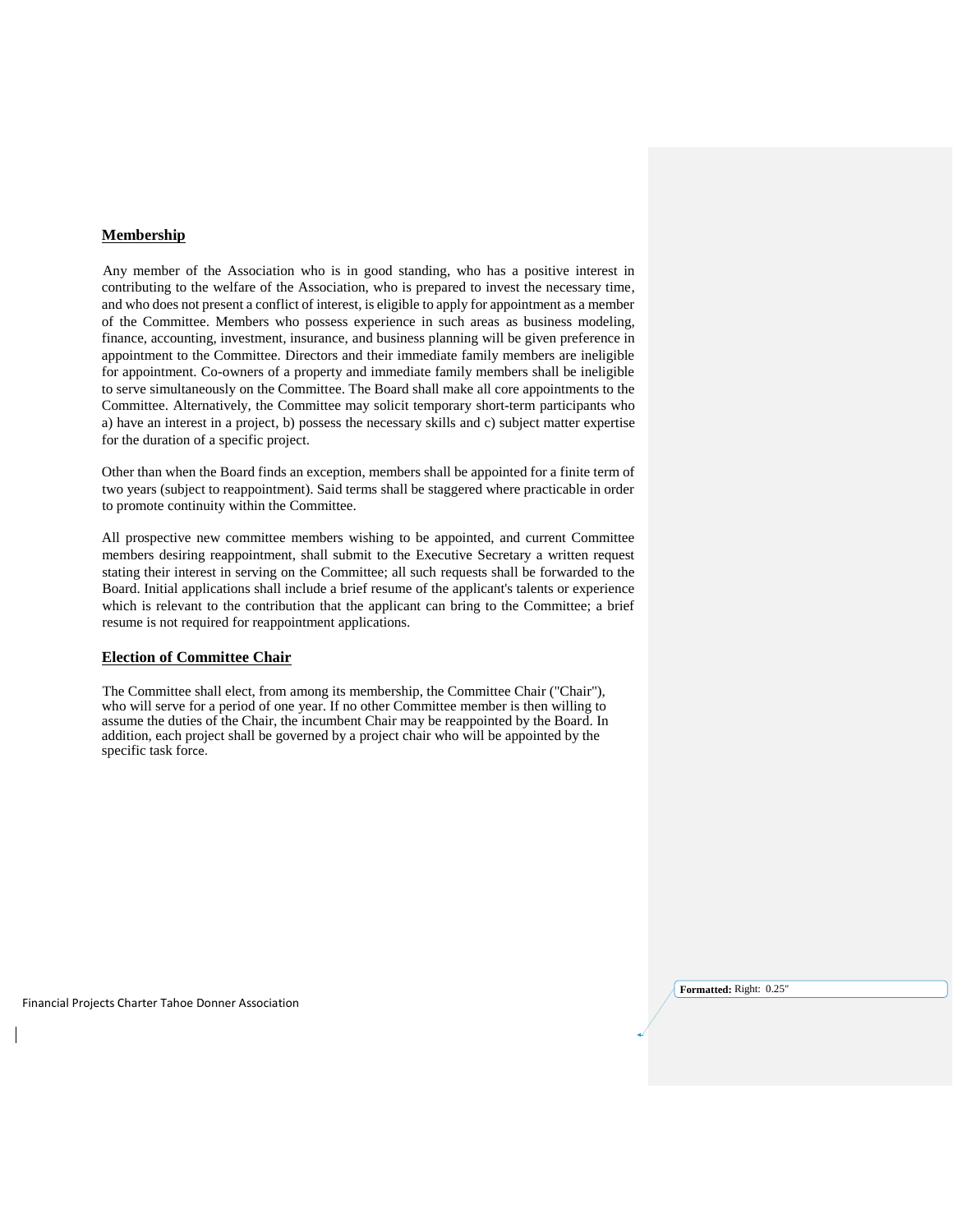Finance Committee Charter, Tahoe Donner Association

## **Meetings**

Committee and subcommittee meetings shall be at the discretion of the Chair(s), unless otherwise directed by the Board. Meetings may be held monthly; but at least quarterly. However, additional meetings may be necessary and may be scheduled by the Chair(s). Meetings are open to all property owners and will be noticed on the Northwoods Clubhouse bulletin board; notice is required by Restated Bylaws of Tahoe Donner Association, ARTICLE VIll. Committee members are expected to attend scheduled meetings on a regular basis. Summaries of the discussions, along with a record of actions and recommendations made, shall be maintained and provided to the Board. Recommendations of the Committee shall be reached by the majority vote of members present. A dissenting opinion(s) may be included so as to give the Board and Management a full view of all of the related issues.

Attendance at Board meetings is not required but is encouraged. In general, Members are expected to stay abreast of significant issues at Tahoe Donner using all reasonable means available.

#### **Communications**

Effective communication and teamwork shall be facilitated in the following manner:

- The Committee and the Board shall on a quarterly basis agree upon a Project List to be addressed by the Committee. Along with expected timings. This list may be changed as circumstances require at the discretion of the Board and after consultation with the Committee and Management.
- A concise written report of each Committee meeting and where appropriate project task force shall be given to the Board in advance of each Board meeting. Such reports shall be first circulated to Committee members and other meeting participants for comments and/or approval.
- The Board Liaison, or in his or her absence the presiding Board member, shall promptly give written instructions to the Chair(s) notifying the Committee of formal Board decisions or instructions regarding Committee tasks. Board members should not otherwise provide instructions to individual Committee members. In addition to providing official Board decisions and directives, the Board Liaison shall facilitate communications by helping the Committee interpret Board policy and goals
- The Committee shall provide written reports and recommendations on specific issues to the Board and Management after consideration by the Committee.
- $\bullet$ Coordination between other Association committees is encouraged when deemed necessary or appropriate to accomplish the Committee's purpose.

Financial Projects Charter Tahoe Donner Association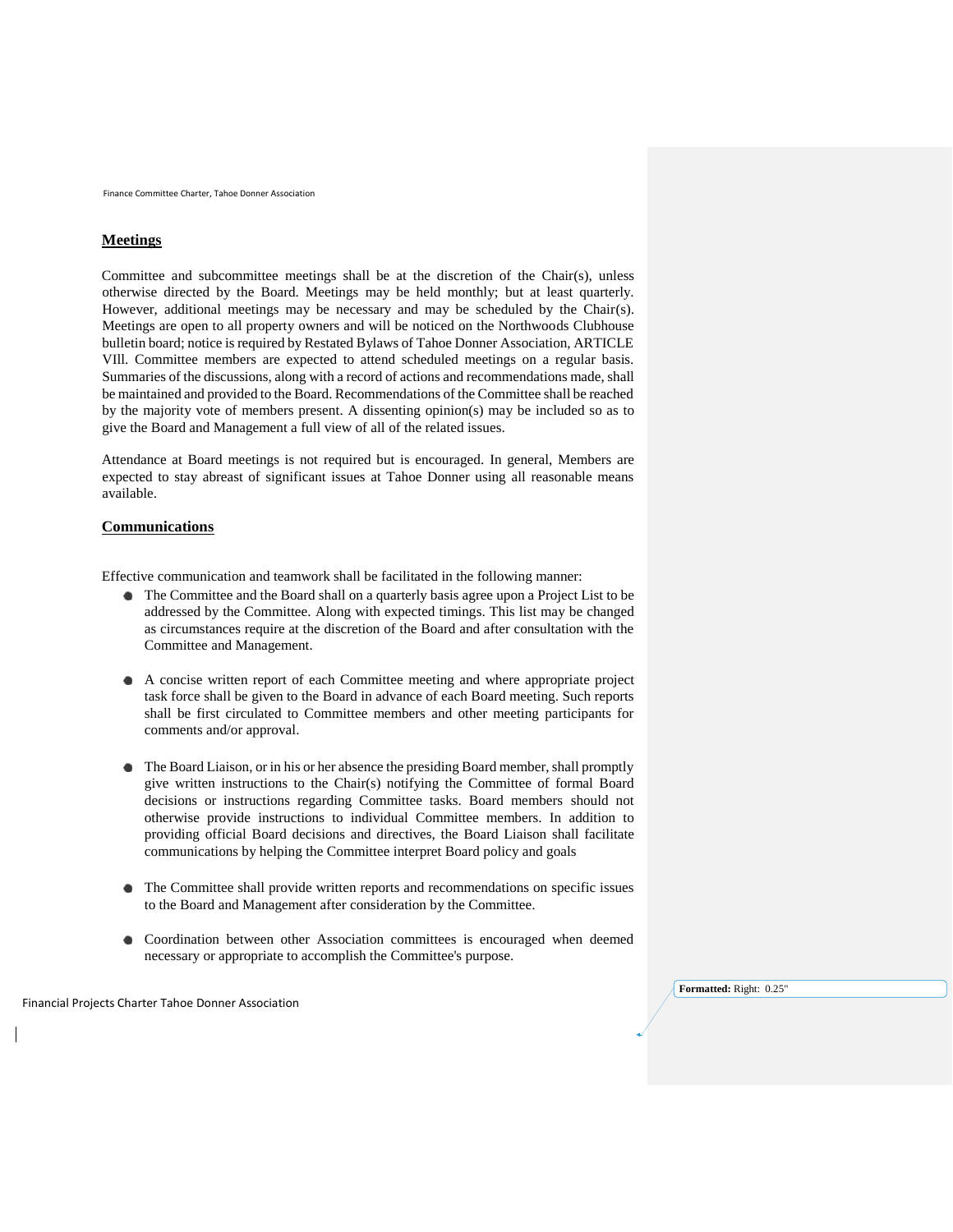Finance Committee Charter, Tahoe Donner Association

## Reporting Requirements:

The Chair, or a duly appointed representative, shall report periodically to the Board, General Manager or Staff Liaison on the actions of the Committee. Reports may be written, oral, or a combination thereof.

## **Schedule of Timings**

 January: The Committee shall establish its meeting calendar and elect a Chair for the upcoming year. The Chair will submit a report to the Executive Assistant indicating the Committee's meeting calendar and elected Chair. At its regularly scheduled Board meeting in January, and each quarter thereof, the Board shall approve, disapprove, or modify the Committee's quarterly agenda. The Committee's agenda may be changed as circumstances require at the discretion of the Board and after consultation with the Committee. At the January Board meeting the **Board will decide whether to accept the Committees thinking as to Committee Chair. Subcommittee Chairs may be chosen by the Financial Projects Committee. After consultation with Management and the Board.**

#### **Vacancies**

The Chair shall advise the Executive Assistant of any membership changes that either have occurred or are anticipated. The Executive Assistant shall communicate the current or pending vacancies to the Communications Department, which shall publish notices of the vacancies in all Association media.

#### **Committee Support**

The Chair (s) will direct requests for statistical data, or any other type of information needed for the work of the Committee to the Staff Liaison assigned by the General Manager.

#### **TERM OF CHARTER AND AMENDMENTS**

This Committee Charter shall remain in effect as presented herein until such time as it is amended or revoked by the Board.

This Charter was approved by the Board of Directors on this \_ Day of December 2019.

Financial Projects Charter Tahoe Donner Association

\_\_\_\_\_\_\_\_\_\_\_\_\_\_